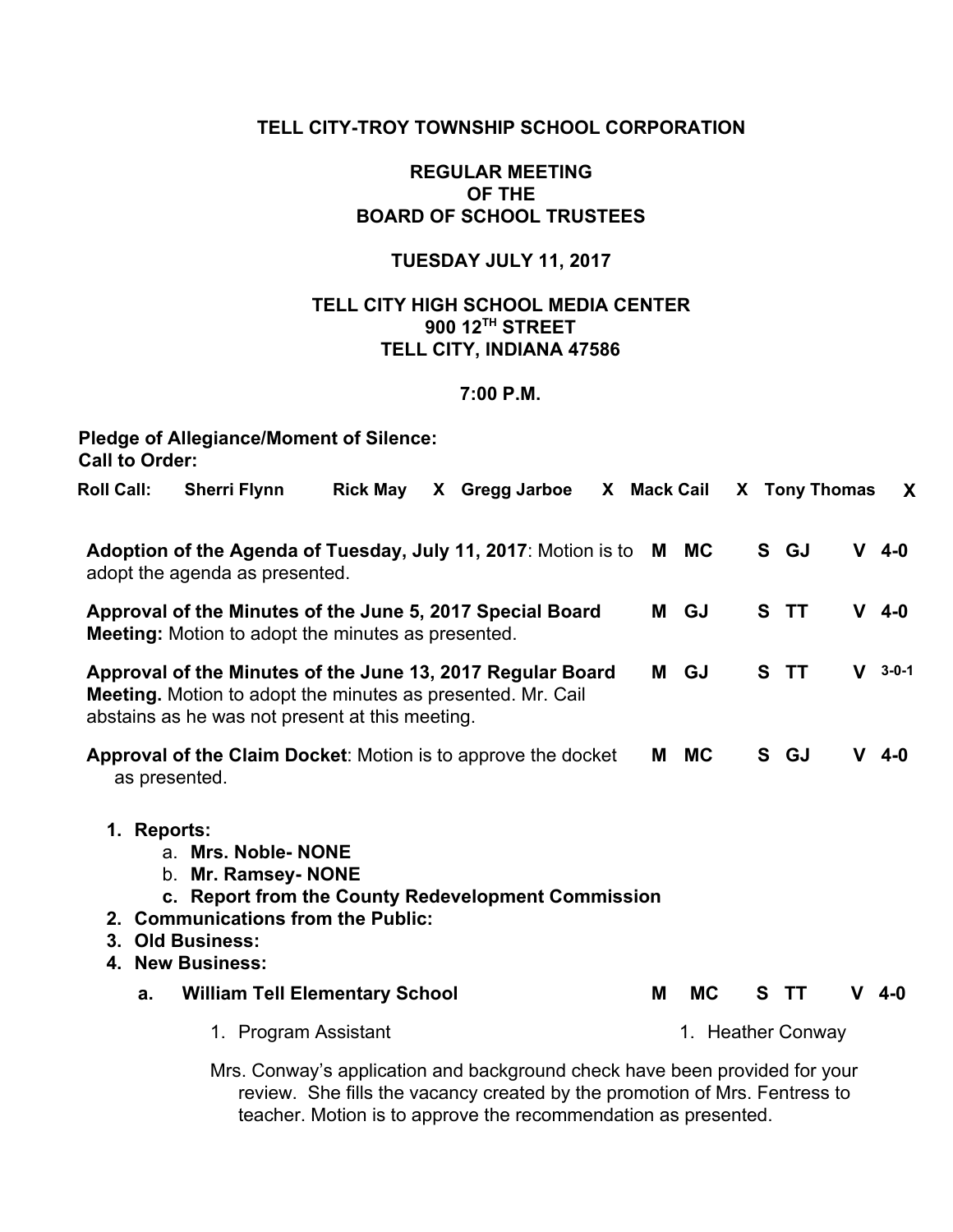- 1. English Teacher 1. Kyle Evans
- Mr. Evans fills the vacancy created by Mrs. Atkins. His background check is included. Motion is to approve the recommendation as presented.

- 1. Cross Country Coaching Staff
	- a. JH Boys
	- b. JH Girls
	- c. HS Boys (HEAD)
	- d. HS Boys (ASST)
	- e. HS Girls (HEAD)
	- f. HS Girls (ASST)
	- g. Vol. Coach
	- h. Vol. Coach

# **c. Athletics M MC S GJ V 4-0**

- 1. Recommendations
	- a. Doug Lane
	- *b. Bryan Taylor*
	- *c. Brian Beckort*
	- *d. Chris Hollinden*
	- *e. Katie Weyer*
	- *f. Jennifer Chestnut*
	- g. Brittany Busse
	- h. Seth Vaquero

Italics denotes teaching staff, no history check required. Seth has a current background check on file from May, his and Brittany's are included. At the time of this recommendation we are awaiting Doug Lane's background check. I will provide it if received prior to the meeting, if it is not received I recommend his approval based on the receipt of a clean background check. Recommendation is to approve the group as a whole, and pending the receipt of a clean background check on DL. Mr. Cail inquires how many of the positions are paid. All positions excluding the volunteers are paid.

# **d. Recommendation to Approve Band Volunteers M GJ S TT V 4-0**

The success our our band program is directly related to the abundance of parent volunteers and the support they provide the students. Included in your packet is a substantial list of volunteers, all of whom have submitted to a limited background check. These parents will be working behind the scenes and traveling with the group, but it should be understood that they do now work 1:1 with students outside of the scope of the program. I recommend we accept the volunteers as presented. Motion is to approve all volunteers.

#### **e. Approval of the Joint Services and Supply Fund Agreement for the Exceptional Children's Co-op M GJ S MC V 4-0**

Included in your packet is the agreement for participation in the Exceptional Children's Co-op. This partnership allows us to provide a wide variety of services to our students, and is renewed every two years. Mr. Jarboe asks if there are major changes, and it was explained that the retirement information and legal code updates are the major changes. Mr. May asks if the 10 corporations listed in the co-op

# **b. Tell City Jr-Sr High School M GJ S TT V 4-0**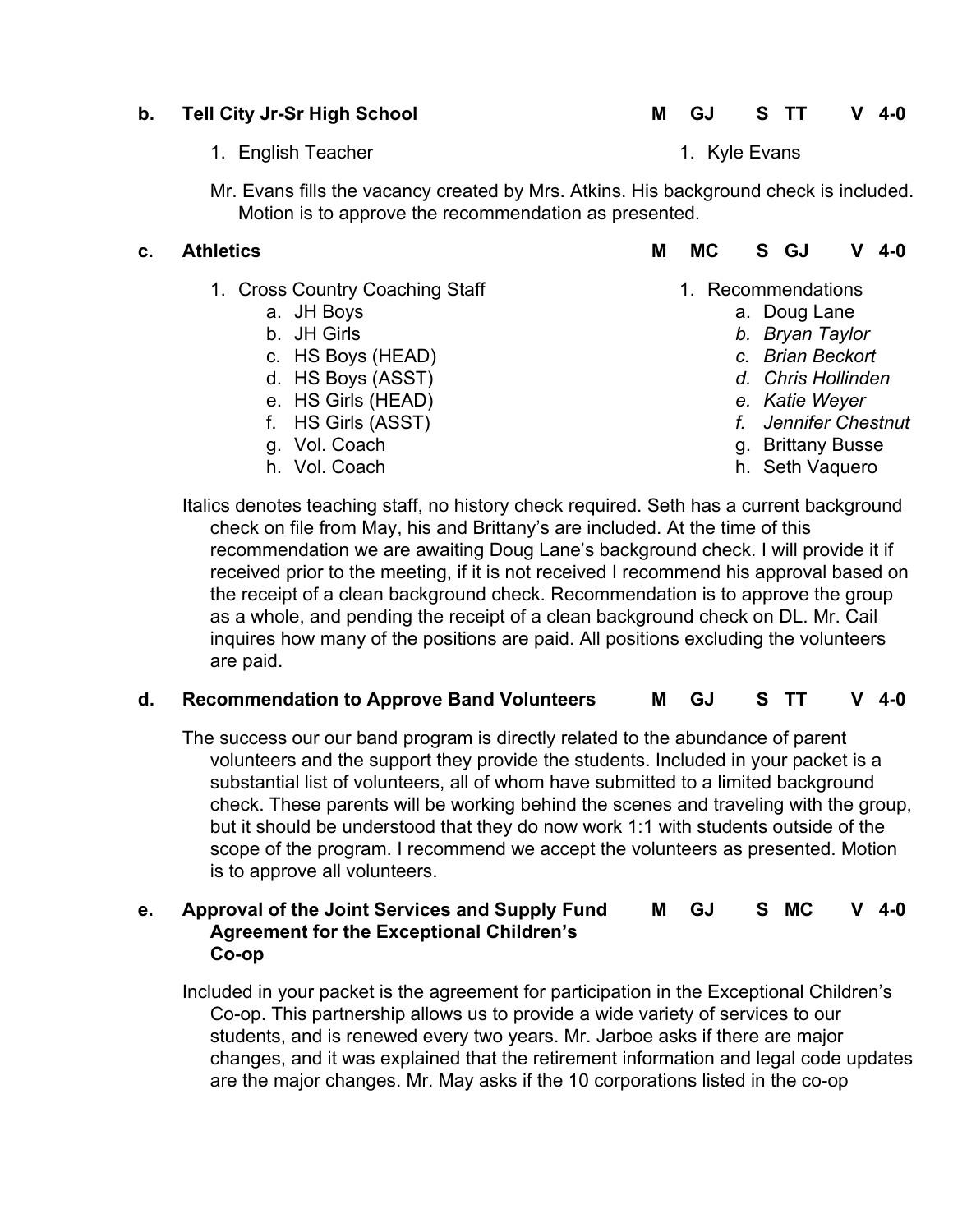remains constant, and was informed that the membership does not change. Motion is made to approve the contract as presented.

## **f. Approval of 2017-2018 Class/Student fees M TT S GJ V 4-0**

Included in your packet is Mr. Werner's annual review of our fees, and affidavit that the fees are reasonable and constitutional. Mr. Werner reviews all fees yearly. It should be noted that once again, textbook fees have decreased as the corporation moves to a more digital footprint, passing the savings on to parents. Motion is to approve the fees as presented.

#### **g. Recommendation to Increase Breakfast/Lunch Fees M MC S RM V 4-0**

We are recommending an increase to lunch and breakfast prices for the 17-18 school year. This increase is mandated due to our participation in the federal lunch program. We are recommending the minimum increase of \$0.10.

Student Lunch: \$2.45 Adult Lunch: \$3.10 Student Breakfast: \$1.50 Adult Breakfast: \$2.10

Included in the packet is a screenshot of the online tool we are to use to determine our minimum increase. Mr. Thomas asks if a dime is enough to keep up with inflating costs. Discussion was held about the cafeteria fund, what it is used to pay for, and the health of that fund. Mr. Cail states he wants to keep the price as low as possible while maintaining a healthy balance. Motion is to approve the increases as presented.

## **h. Recommendation to Accept Bids M GJ S TT V 4-0**

This year we received only three bids. The fuel bid was from C&S at a rate of \$0.05 off the posted price for fuel. Prairie Farms was the only bid on our milk/dairy products, and the proposed prices reflect a slight decrease from the prior year. We did not receive a bread bid, even after several phone calls to vendors to submit. Bimbo submitted their bid July 6 after contact, stating they had tried to reach out to us without success. As we received no other bids, and as Bimbo has supplied us with bread in the past, I recommend the acceptance of the bid. Motion is to accept bids as presented.

#### **i. Administrative Contracts M GJ S MC V 4-0**

Your packets contain the average of the administrative observations as well as the initial summative evaluation. The average is the "TER" score that is used in the summative evaluation. That TER score reflects the various competencies as dictated by our version of RISE, and is then assigned a percentage of the summative evaluation. The summative evaluation includes the Principal SLO (student learning objectives)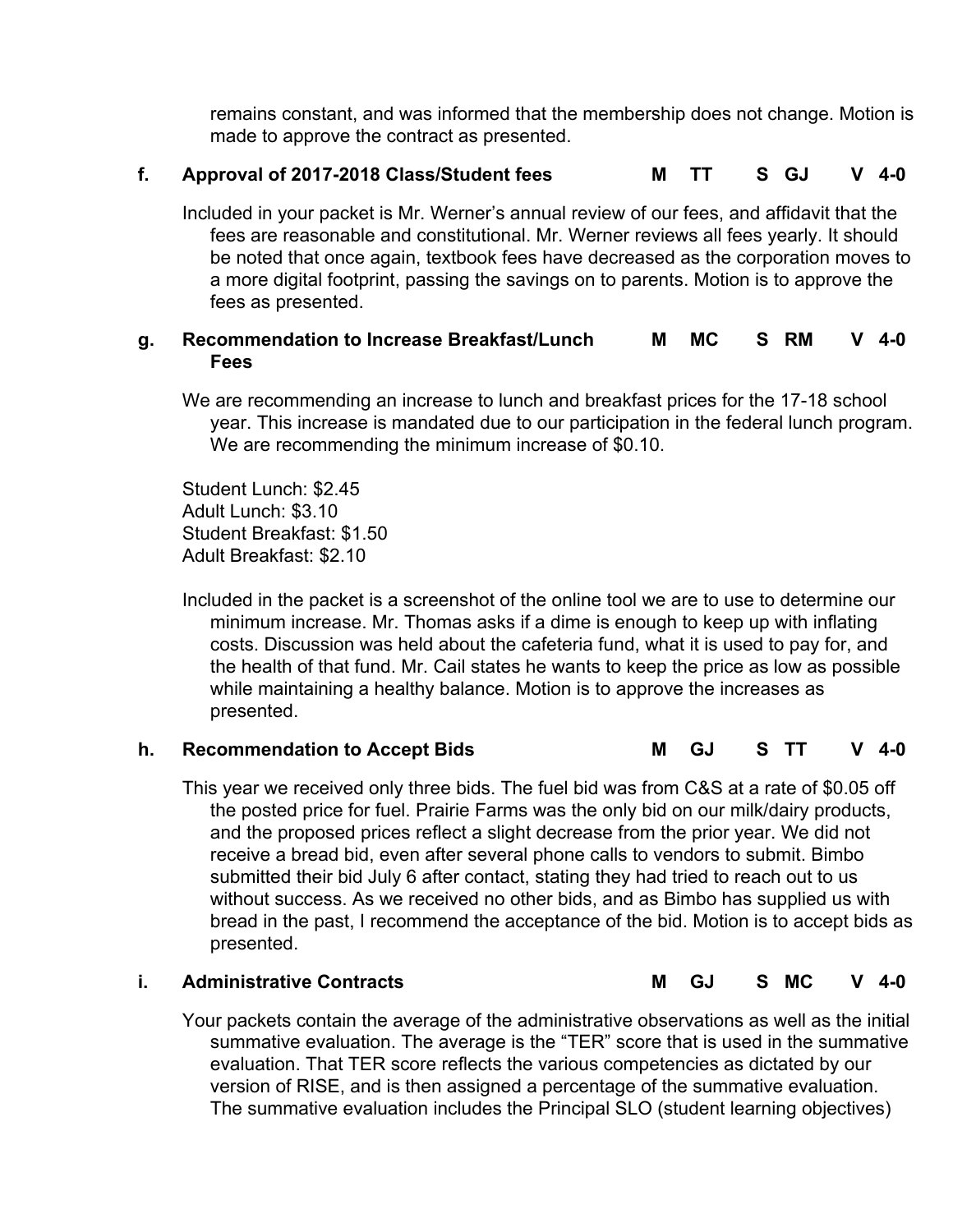which are based on test results, graduation, etc. They are currently reviewing the results. The final component of the summative evaluation is the school letter grade. We receive this from the state, and have not at this time.

The administration of TCTTSC is in a class of their own. I am thrilled to work with a group of educators that put the needs of the students first. They are fair and consistent, and wholly committed to TCTTSC. I recommend renewal of their contracts at this time with no reservation. This renewal would place all principals on the front of a two-year contract. Mr. Thomas asks when the school letter grade is expected, and no information is available. Motion is to renew principal contracts as presented.

#### **j. Set Maximum Classroom Size for Student Transfer Purposes M MC S GJ V 4-0**

Every year by July 31 the board must set maximum class sizes for the purpose of accepting transfer students (Policy 5111). This number does not impact class size based on students living within the corporation. I recommend 35 students be the maximum class size for accepting transfer students. Motion is to set the limit at 35 per class.

#### **k. Update Incumbency Certificate for Construction Account M MC S GJ V 4-0**

When WTE was refinanced, we authorized the officers of the board and Mrs. Elder to sign for disbursements from the account. This document needs updated to remove Mr. Kleeman and Mr. Cole, and I would recommend authorizing Mrs. Flynn and Mr. Jarboe as they are current officers. Mr. May is currently listed. The individuals listed are able to sign-off on the official requests for payments from that account. Mr. Cail motions the officers be updated and allowed to sign on the incumbency certificate.

**l. Building Use Request M GJ S TT V 4-0**

Ivy Tech would like to use our health ocs classroom for 1 semester at night while they finish construction on their classroom. Included is the proposed schedule. After speaking with Mr. Ramsey I recommend we approve their use of the facility for one semester as detailed in their submitted proposal. Mr. Jarboe motions to approve the use of the facility. Mr. Jarboe would like Ivy Tech personnel to submit background checks. Mr. Cail questions if our students will be in session at the same time as the Ivy Tech students, and it was discussed that interaction should be minimal and under the supervision of the IT instructor. The motion is made to allow Ivy Tech to use the room as requested.

## **m. NEOLA Board Policy Updates (First Reading) NO ACTION**

You have been provided with Vol. 29 updates. These updates address the following policies: 1520, 3124, 1520.08, 3120.08, 4120.08, 5340.01, 8455, 1521, 3121, 4121, 8120, 8121, 8340, 2623, 1619, 1619.01, 1619.02, 1610.03, 3419, 3419.01, 3419.02, 3419.03, 3420, 4419.01, 4419.02, 4419.03, **5111**, 5460, 5530, 8400, 5830, 6605,